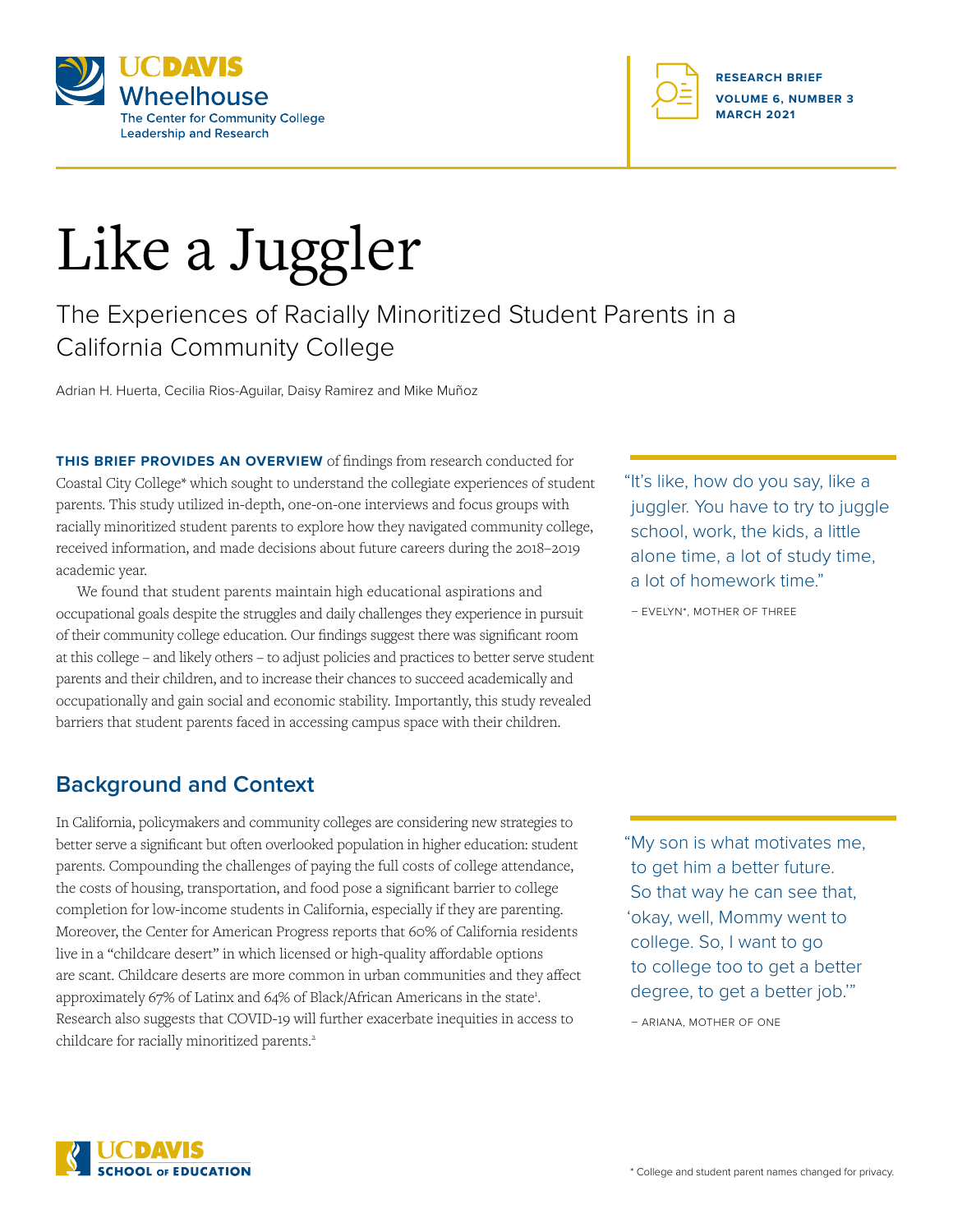#### **DATA AND METHODS**

In collaboration with Coastal City College and its student parents, researchers from Long Beach City College (LBCC), the University of California, Los Angeles (UCLA), and the University of Southern California (USC) conducted qualitative individual interviews and focus groups with 67 racially minoritized (Black, Latinx, Asian American and Pacific Islander) student parents enrolled in the college during the 2018–2019 academic year.

We reached out via email to 145 students; of those, 67 participated in an interview and/ or focus group that centered on access to childcare, time management, course scheduling, and challenges of navigating community college while raising children. Participants were recruited through campus programs and services such as Cooperative Agencies Resources for Education (CARE), Extended Opportunity Programs and Services (EOPS), the on-campus childcare center, and other campus-based services for first-generation and low-income students. Not all students in this study were involved in campus-based programs due to eligibility restrictions. Administrators, faculty, and staff provided contacts for additional student parents who shared their experiences navigating their college experience.

Interviews and focus groups were audiorecorded and transcribed verbatim to ensure accurate representations of students' experiences. The research team created a codebook based on the literature on career aspirations and student parents in higher education and utilized deductive and inductive coding to find themes across student parents' experiences in the college context.

Coastal City College was chosen for this research because of the campus administration's eagerness to address student parent needs and raise faculty and staff awareness of those needs. The college enrolls just under 25,000 students, of which the majority (60%) self-identify as Latinx, 13% White, 11% Black/African American, 11% Asian American or Pacific Islander and 5% as multiracial or chose not to answer. Campus data suggest that almost 15% of the students enrolled at Coastal City College are student parents.

## "I don't have time for me, and for my daughter. It's just, I mean, it's a few hours. So, if I am not sleeping or eating, I am studying."

– DIANA, MOTHER OF ONE

While a full count of parenting students in California has not been captured, the Institute for Women's Policy Research identified 3.8 million student parents enrolled in higher education institutions nationally (in the 2015-2016 academic year), meaning that more than one-fifth (22%) of all undergraduates had dependent children. These proportions are higher among low-income, first-generation students (36% of whom have dependents), and racially minoritized students (39% of Black undergraduates, for example, have dependents). Across the U.S., student parents are concentrated in community colleges, which enroll 42 percent of all student parents in higher education.<sup>3</sup>

By matching data from California community college enrollments to financial and other aid applications, researchers from the University of California Davis found that 13.4% of students applying for financial aid in 2018-19 identified themselves as parents. Of those, nearly three in four (72%) stated intent to enroll in a California community college.4

Student parents face difficulties navigating higher education as they have multiple responsibilities which include college courses and homework, childcare, work for pay, and often face unanticipated events such as the illness of their children.5 Student parents, who are most often low-income, may also struggle to secure basic needs such as food, internet access, personal computers, and reliable transportation.<sup>6</sup> As such, student parents often "stop and drop" their college courses and (re)enroll in college to pursue credentials and degrees for careers that provide them financial stability. Although student parents hold high educational aspirations,7 they face barriers in enrolling in courses, navigating complicated financial aid processes and degree requirements, and securing affordable childcare that enables them to focus on college.<sup>8</sup>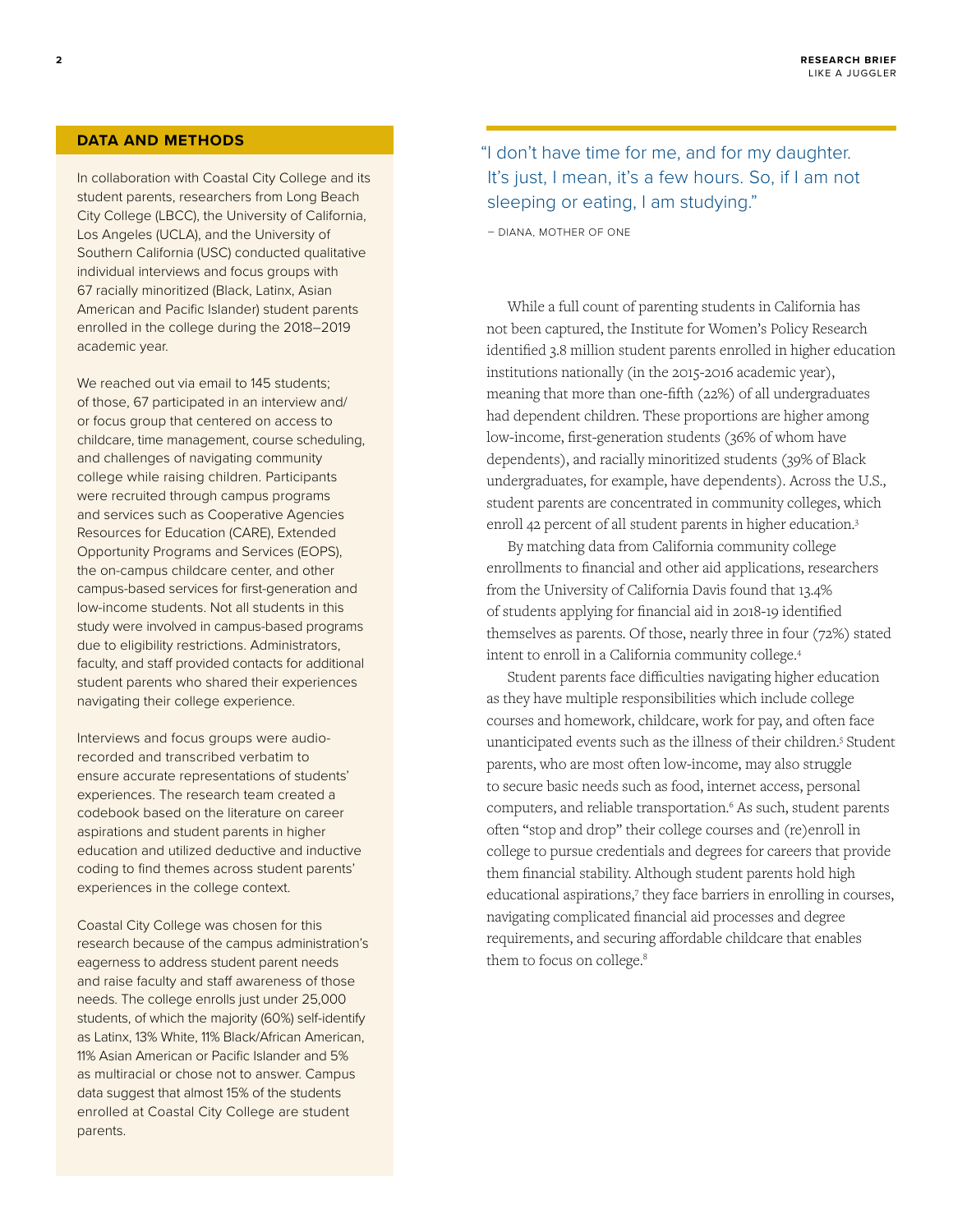# **Findings**

While our findings are specific to the student parent experiences at Coastal City College, they may contribute to a broader understanding of student parents' needs among community college leaders, faculty, and staff. At the college we studied, we found:

#### **Environments and messages were often unfriendly to student parents.**

Classrooms, academic counseling offices, and libraries have policies that forbid children from being in those spaces. Student parents shared photos of signs that stated, "No children allowed in this office!" Students reported arriving at an academic counseling appointment with their children and being forced to cancel or reschedule their appointment. Such visible signs clearly communicated to student parents that they were unwelcomed. Furthermore, the signs and similar institutional practices favor students who are childless and erect barriers for student parents who may have had limited childcare. One parent we interviewed put it this way:

*"You're dealing with the stigma -- 'I am the only one in college that's a single mom' -- and if I am struggling – why don't I just work full time and get the money and get the hell out of [community college] instead of me trying to pursue a higher education?"*

#### **Programs designed for student parents are not available to all.**

Stringent policies, practices or eligibility requirements prevented some student parents from accessing campus-based programs and services. For example, eligibility requirements prevented student parent participation in various campus and statewide services and resources due to exceeding academic credit hours (for example, student parents started college in 2010, dropped out, and then returned to college in 2017). Student parents faced setbacks in accessing on-campus childcare centers, due to limited space, or if their children did not meet age eligibility requirements (for example, only children under age 4). Prolonged or unpredictable enrollment patterns (for example, having to unexpectedly drop courses due to changes in work schedule,

childcare support, or economic concerns) hurt access to campus or state-based programs such as EOPS, which may impact scholarships and financial aid awards. A mother of one said:

*"It's really hard outside of school, so why should it be harder inside school? Why should we be on a two-year waiting list [for the childcare center]?"* 

## **Dedicated campus programs have provided essential support.**

Half of the student parents we interviewed were involved in campus services such as EOPS, CARE, and Greater Avenues for Independence (GAIN), which provide networks of support, accurate college information, and layered campus and community-based support systems for the children of students. These campus programs helped students untangle complex college information about internships and possible career placement with credentials or associate degrees, and provided clear support on how to earn credentials or college degrees to transfer to four-year colleges and universities. As one student parent said:

*"I did start going to GAIN and they helped me get my feet wet first. EOPS guided me more thoroughly with the education plan, giving me a plan on paper saying what classes I should take during what semesters, and kind of guiding me through that. So that was a big help on getting started into my career choice."*

#### **Student parents struggle to meet their basic needs.**

Many student parents cited challenges with home-based technology, such as having to share one laptop with their children or not having high-speed internet. Additionally, student parents shared transportation challenges, such as having to travel with small children on public transportation to local schools and then to college, limiting time and flexibility needed to seek informal support or mentoring from teaching faculty or counselors. One interviewee, a single mother, said:

*"I can't afford Internet. So that's another challenge for me. I try to work with what I have."*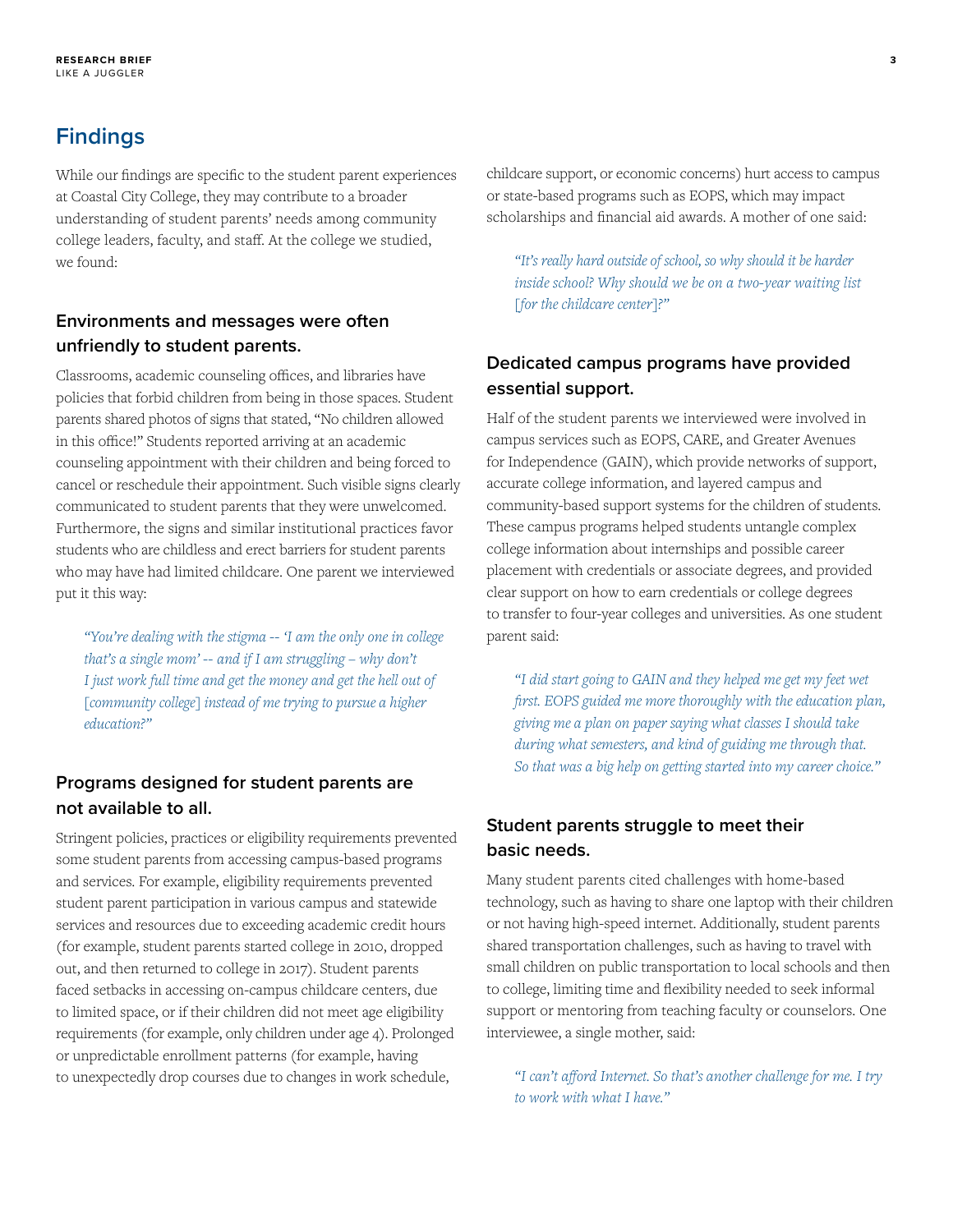#### **Student parents balance multiple demands.**

These demands, from children, employers, significant others/ partners, faculty, and others stretch each waking moment and elevate stress. A single miscalculation can upend their daily, weekly, or semester-long goals and objectives. Many student parents shared that they are unable to enroll in certain academic courses due to restricted childcare hours or support. In addition to managing their own coursework, they support their children's homework, domestic responsibilities (e.g., meals, washing clothes, bathing children, unexpected illnesses and doctor's appointments, or lending support to extended families). These demands on their time limit studying to the late evening or before dawn, when they have time and space to concentrate on assignments and tests. One student parent said:

*"[My kids] really request a lot of my time, so I do try to be very present when I'm with them. I try not to do homework in front of them because they want my attention. I try to separate school and I try to separate my time with them. So that's why I like to do a lot of my homework at school because it shows them that I'm not ignoring them."*

#### **Some student parents are unaware of valuable resources, such as the campus career center, that are available to them.**

A majority of student parents in our sample did not know of the existence or utility of career and job connections at the college. When asked with whom they discussed career or workforce concerns, interviewees focused on teaching faculty and academic counselors as primary sources of information about career readiness, regional labor markets and current or post-college employment opportunities. One interviewee stated:

*"I never even knew that the [career center] offered assistance on getting hired or looking for a job or anything like that. I just assumed that oh, careers, once you getting ready to leave the school, or you have a degree, [the career center] can help you get an internship somewhere or something to that effect. But I never thought people who just need jobs"*

# **Implications for Policy and Practice**

Coastal City College's desire to improve services to student parents, and students' candor about their goals and experiences, produces insights that can inform policy and practice more broadly. These can be grouped in the following areas:

- **Identification:** Serving student parents starts with knowing who they are and how many there are. Identification of this population can happen at initial enrollment, when they apply for financial aid, in the re-enrollment process each semester, or when students seek campus-based programs and services for parents. Each stage of the enrollment management process is critical to ensure that student parents are receiving the services they are entitled to through local, state, or federal resources.
- **Connection to Resources:** Once student parents are identified on individual campuses, it is important to connect them to all available resources for which they are eligible. Efficient combinations, or bundling, of resources and support services benefit not only the individual student, but also their children and partners. This intergenerational model of support is not a new idea, but a necessary step to ensure holistic support, retention and graduation of student parents. Federal programs such as Child Care Access Means Parents in School (CCAMPIS),9 the Child Care and Development Block Grant (CCDBG),<sup>10</sup> and the Supplemental Nutrition Assistance Program  $(SNAP)^n$  offer child care and nutrition supports that can prove invaluable to parents' ability to stay in college. Awareness of eligibility for SNAP benefits can be built through workshops to help student parents apply and receive benefits. This session should include a local social worker or case manager from human services agencies.
- **Employment Through Work-Study:** Determine if student parents are eligible for work-study and hire them as campus peer advisors for new student parents. This can help new student parents be aware of and navigate services, programs, and resources, but also begin to develop a network of support.
- **Strategies for Stress Reduction:** Offer on-line workshops for student parents to understand how to manage and deal with stress and anxiety. This can be through formal programming with the counseling center or a local mental health partner. This is even more important now, as the pressures of COVID-19 pose serious challenges.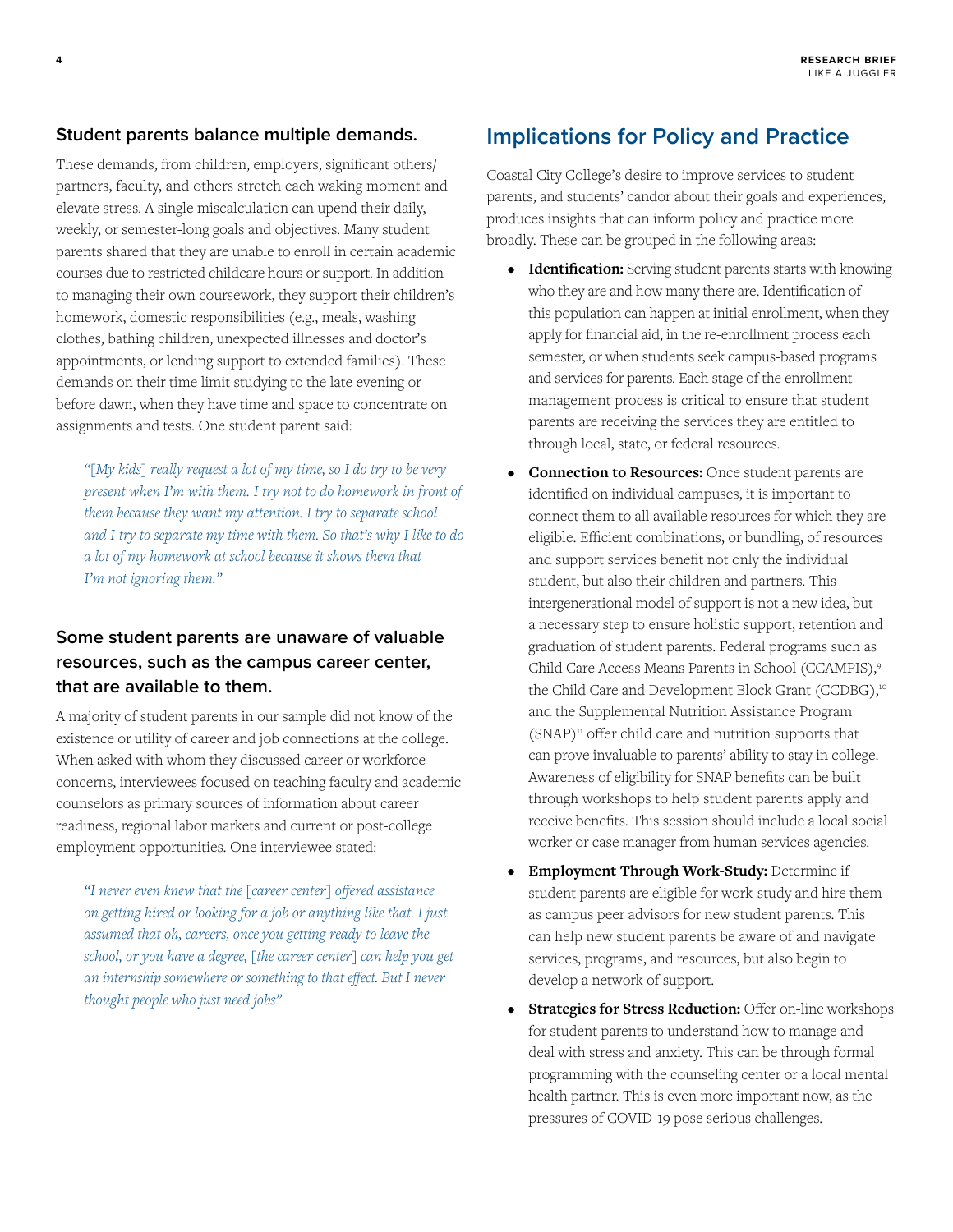Figure 1 illustrates a recommended continuum, from identification of individual student parents to efficient provision of bundled services to continuous improvement efforts, that is a model for serving students in community colleges.

#### **Figure 1. A Recommended Continuum of Campus Action to Serve Student Parents**



For student parents to succeed academically, community colleges need systems to identify student parents, assess their needs and provide timely and accurate information regarding financial aid, local and subsidized child care, degree requirements, and employment opportunities. Wherever possible, student parents should have access to on-campus work-study employment and clear career information and opportunities to engage with the local job market after graduation. Finally, community colleges must also evolve as family-friendly environments that embrace and recognize the holistic needs of student parents both in and out of the classroom.



#### **Guiding Questions for Campus CEOs, Administrators, Faculty and Staff**

- $\square$  Does the campus promote messages or policy language that make student parents feel unwelcomed? (e.g., signs that prohibit the presence of children)
- $\Box$  Are resources for student parents local, state, federal – "bundled" to promote efficiency and take-up?
- $\square$  Does the campus provide a "single stop" resource center or other centralized access point for student parents to learn about and apply for all available social, financial, and academic resources?
- $\Box$  Does the leadership team dedicate time to understanding the academic, social, logistical and financial aid needs of student parent and strategizing about how to meet them?
- $\square$  Does that team receive feedback and advice from student parents?
- $\square$  Does the campus provide student parent focused workshops to promote positive mental health, intergenerational stress management, prosocial parenting strategies, and literacy?